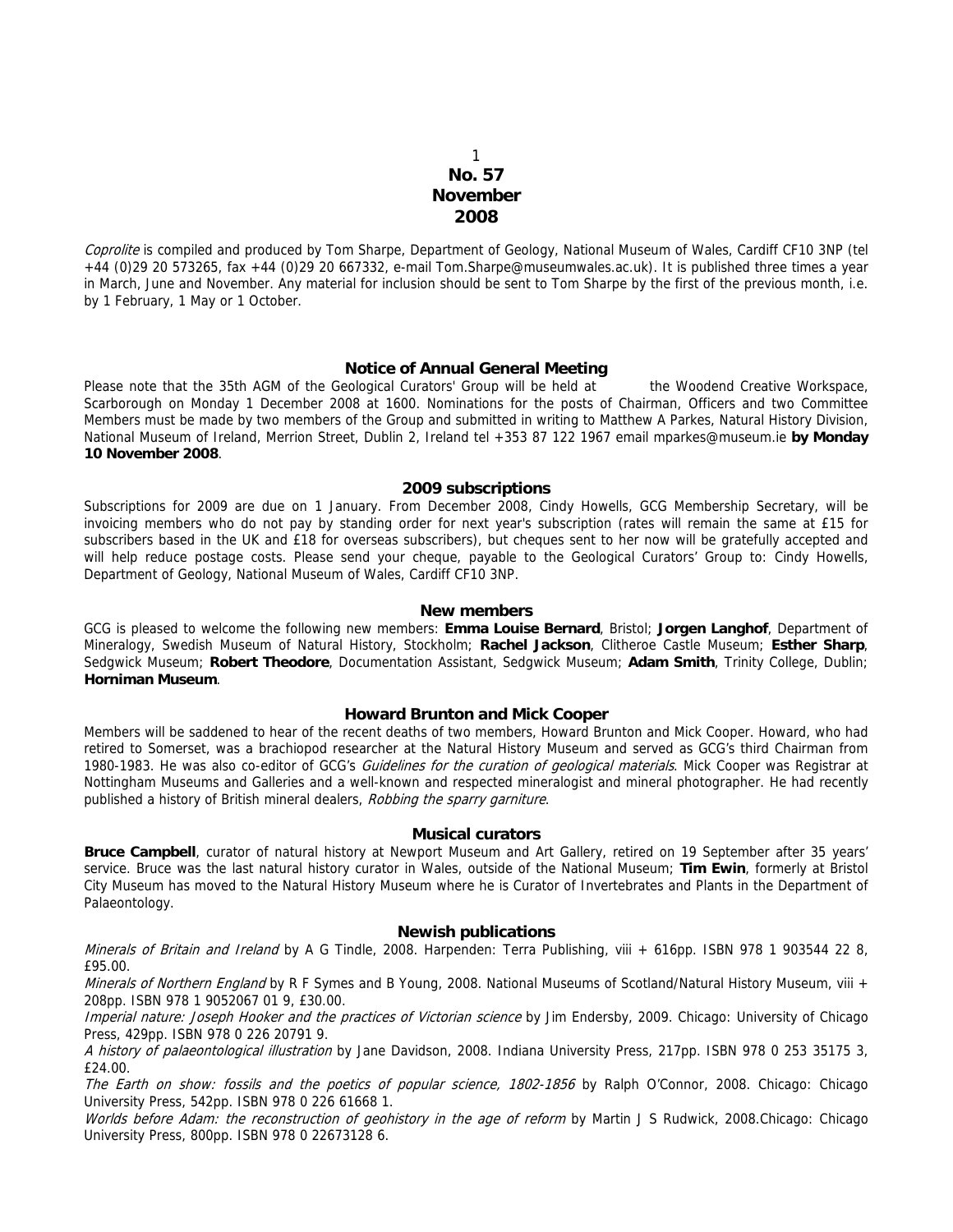# **Fossil, mineral and gem shows 2008**

## **22-23 November Brighton Racecourse**, Freshfield Road, Brighton

For further information contact Rock and Gem Ltd, PO Box 72, Maidenhead SL6 7GB tel 01628 621697 email info@rockngem.co.uk www.rockngem.co.uk

Other mineral and fossil shows coming up include:

**15 November 25th Sussex Mineral Show**, Clair Hall, Perrymount Road, Haywards Heath 10.00-16.00

**29 November Amateur Geological Society Mineral and Fossil Bazaar**, St Mary's Hall, Hendon Lane, Finchley, London N3 10.15-15.30

# **The Manchester Museum's Type & Figured fossils reach the digital age**

In 2007, The Geologists' Association Curry Fund funded a project to provide virtual access and improved storage of the museum's most important fossils. Over a period of nine months, over 3900 fossils from the type & figured collection have been photographed and repackaged. Have a look at the collection at: www.museum.manchester.ac.uk/collection/prehistoriclife. Follow the link to 'type and figured specimens'. This project has provided unprecedented access to this spectacular and internationally important collection. Both geologists and the public can view the collection at their leisure from around the world. The repacking has helped to ensure the collection's survival for future generations. David Gelsthorpe

# **PRISM Fund supports conservation and purchase of natural history collections**

It has long fallen to the natural history curator to battle against the deterioration of collections and dwindling acquisition budgets.However, there is help at hand.The Fund for the Preservation of Industrial and Scientific Material (PRISM Fund) exists to support public institutions and charitable trusts looking to conserve or add to their collections.

Since 1973 the PRISM Fund has been awarding grants to help save items of importance to our scientific or industrial heritage.All fields of science and industry are eligible, including natural history, medicine, photography, engineering and geology.

The PRISM Grant Fund, managed by the Museums, Libraries and Archives Council (MLA), has a pot of £250,000 each year to support the acquisition and conservation of this type of material. PRISM can offer funding of up to 50% of the project costs, up to a maximum of £20,000.

Applicants do not have to be accredited institutions but they do need to have charitable purposes and exist for the public benefit. The grant-aided item must be kept in the public domain and cared for properly. When making decisions about which projects to fund, priority is given to rare and unique objects.

Recent projects supported by PRISM include:

**Plymouth City Museums & Art Gallery** were recently awarded £1057 to mount or create study-skins for some currently frozen donations including a Mute Swan, a Mink and Polecat.As well as increasing awareness of indigenous fauna in the Plymouth area, this project will also create the potential for more research into local biodiversity.

**Torquay Museum** have recently been awarded £5712 for the conservation of the palaeontology collection from Kent's Cavern.This essential work will secure the future of the collection; enabling researchers to use this valuable asset from the Pleistocene period for many years to come.

**Sunderland Museum & Winter Gardens** have been awarded £3500 for the acquisition of the John Bell Fossil Fish Collection. This collection of Permian fossil fish from Marl Slates, Durham includes many rare specimens currently not represented in the British Museums.

**Oxford University of Natural History** have been awarded £20,000 for the conservation of the Fluid-Preserved Vertebrate Collection. This extensive project seeks to stabilise the collection – important as a record of the history of preparation and preservation of specimens and the history of teaching science – as well as creating a new database detailing conservation treatments and where known, the original locality of the specimens.

If you are planning a project that may benefit from PRISM do not hesitate to get in touch.For further information please contact Katherine Doyle, PRISM Fund Manager, on 020 7273 1446; email: prism@mla.gov.uk. Guidance notes, application forms, and the latest annual report are available on the MLA website athttp://www.mla.gov.uk/website/aboutus/grants/PRISM\_Grant\_Fund Katherine Doyle

# **SPNHC conference – Oklahoma City, May 2008**

The 23<sup>rd</sup> annual meeting of the Society for the Preservation of Natural History Collections conference was hosted by the Sam Noble Oklahoma Museum of Natural History or SNOMNH for short!This Museum is located in the entertainingly named Norman, Oklahoma, however the entire conference was held in the Skirvin Hilton in downtown Oklahoma City some distance away.As the host for the conference the SNOMNH had been responsible for fund raising and had managed to raise tens of thousands of dollars so we had breakfast provided each day and a few sponsored lunches and there were a large number of companies presenting their products.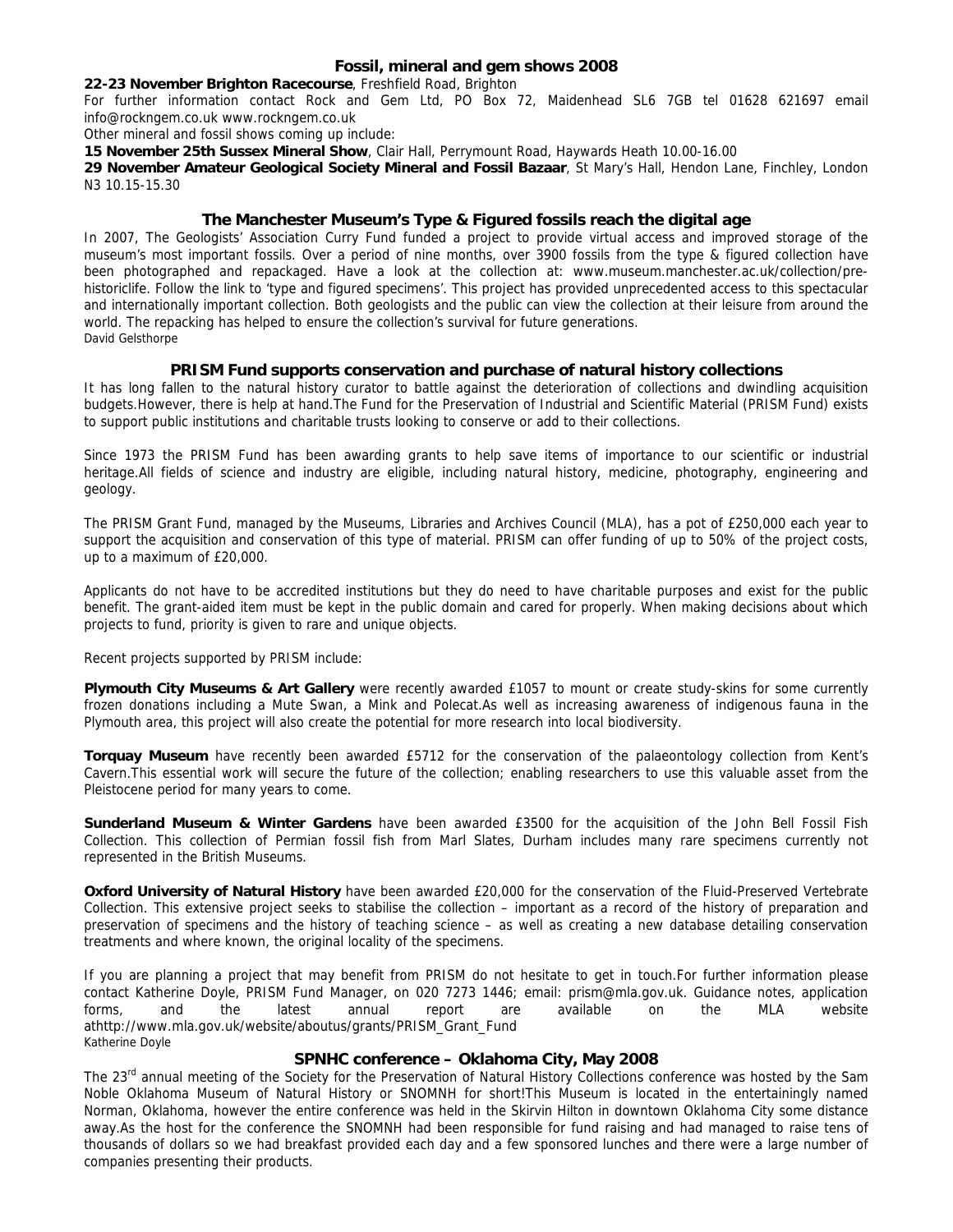This year the programme consisted of one day for trips, two for the conference and one for workshops.This meant that there were a number of concurrent activities on the agenda and in particular there was a choice of visiting a number of museum stores or going on field trips.When the trip round the History of Science collections was cancelled at the last minute I was swayed by the advertising for the trip to the Wichita Mountains Wildlife Refuge.While it rained on the geology trip to the Arbuckle Mountains, we had great weather at Wichita, beautiful scenery, and fantastic encounters with bison, elk, longhorn cattle, prairie dogs.The 'mountains' themselves are the remnants of Cambrian intrusive and extrusive events, uplifted in the Pennsylvanian, and heavily eroded in the Permian to present day heights of2.5 thousand feet and they are well worth a visit.

There were around 200 delegates including a fair number of geologists along with botanists and zoologists, mainly from the USA.On the first day of the technical sessions the keynote speaker was Don Wilson from the Smithsonian who gave examples on the usefulness of studying mammal skins in collections to identify new species and eliminate erroneous ones.One example involving raccoons from three Caribbean islands helped to prove that they were all introduced species and no longer had to be on the islands' protected list while they ate all of the other island wildlife. He also introduced the web site on North American mammals www.mnh.si.edu/mna/ where one can print off guidebook style check sheets and some Google tools that I was unfamiliar with: googletrends.Type a word into the search box and it shows you where in the world and when other people were searching for that term.

After this it was into two days of lectures on topics from databases, ethics, collection moves and collaborative projects.In one talk I learnt that any item collected on National Park Service land remains their property and is only ever held on loan for them.Each individual park has individual arrangements for checking and renewing loans resulting in a paperwork nightmare for some large repositories with no solution in sight.

Another interesting talk was from staff at the California Academy of Sciences (due to open in September).This new museum has been built with natural air conditioning but the curatorial staff are very unsure about the results.At last years conference they said they would not be able to put anything on display, at this years they discussed a grading system they had come up with: lowest level meant item could be open; highest level meant item needed a sealed microclimate case.The special glass walls of the museum were still causing problems though as people were walking into them.

The NHM gave a talk about the amount of time spent helping visiting researchers versus curating.In fact the keynote speaker had complained that he had only been allowed from 10a.m. until 4p.m. at the NHM, apparently not taking into account that the zoology department alone handles 20,000 enquiries a year.A survey is currently underway (by Clare Valentine in Zoology) to try to help researchers get the most from their visits.

Another NHM talk was about the Thames whale.It was collected by the Museum primarily for use as a research specimen and thus not intended for permanent mounting and display.The sheer number of requests for viewing, loans, and research from the public, researchers and the media meant that they had to be regulated in some way.The media were required to fill in an application and were vetted – a film on strandings being allowed for example.

There were a number of geologically themed talks about collection surveys.In one Paul Mayer of the Field Museum, Chicago explained how he had been asked to bring a summary of his palaeontology collections to a meeting after only just starting in the job.After a very quick panic survey for the meeting he went back and did a more thorough survey.He used a four point grading system to draw up a poster sized wall map that pictorially showed the state of the collections.In this case it showed that he collections did have order with uncatalogued specimens appearing at the end of each geological time period.

Due to concurrent sessions I wasn't able to get to Tiffany Adrain's talk about developing a Threatened Collections Toolkit. however it should be available in an issue of Collection Forum and even if US based should make interesting reading.

The evening banquet was held at the SNOMNH where I finally got to see the new museum and some of the palaeontology displays.The museum raised enormous amounts of sponsorship money and almost every room and staircase had a plaque up announcing the sponsor's name.The palaeontology displays aren't quite finished but there are a large number of skeletons on display and the settings look good with plenty of additional information like touchable rock specimens from the relevant eras.

I went to the one day workshop on writing collection management policies run by John Simmons and Elizabeth Merritt which was very good considering the time available and was partly based on the book Things Great and Small: Collections Management Policies.I may be wrong but it seems that the American Association of Museums does not have a set of ethics like the MA does and this is something they are currently working on, but a lot can be incorporated into a museum's own policies and procedures to avoid problems.

While I can't really recommend Oklahoma City as a venue to visit this is a great conference to find out what is happening in the US and to meet plenty of suppliers and I recommend it to any museum curator to attend at least once to meet people from some of the largest natural history museums in the world.It is nearly always held in the US, however next year is to be in Leiden so look out for details on the SPNHC web site http://www.spnhc.org/ Helen Kerbey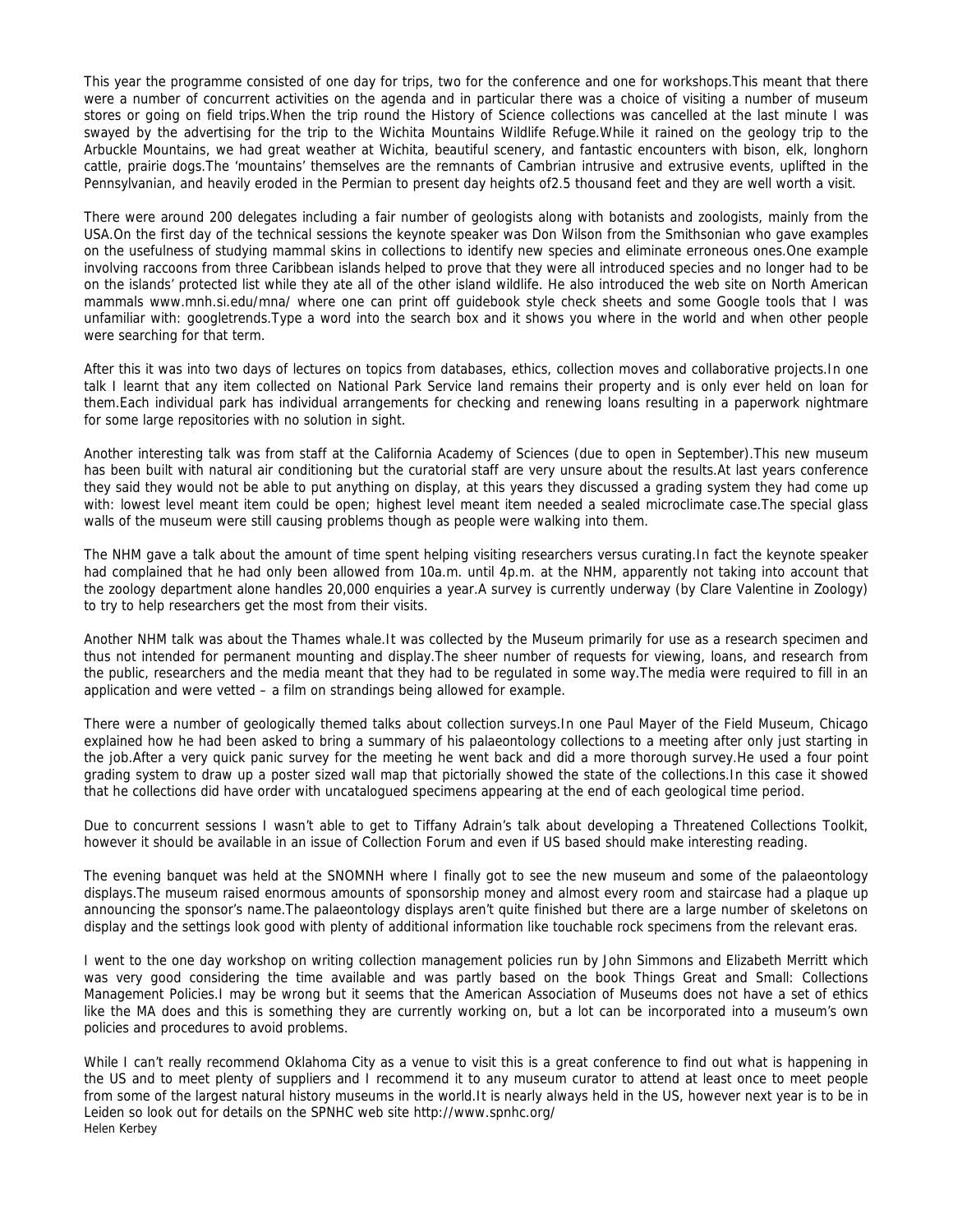# **GCG Microclimates Workshop National Museum Wales, Cardiff 17 September 2008**

Caroline Butler (NMW) hosted the day, with talks from both Bob Child and Caroline Butler both NMW, and Laura Ratcliffe from the Royal Cornwall Museum.

Bob Child began by introducing an overview of the mechanisms of decay - temperature, humidity and moisture content. Bob explained that to many people geological specimens give the impression of being stable. This is not the case, as they are in fact susceptible to many agents of decay, just like any other objects that are found in museums. He focused on environmental factors, and how these affect the choice of storage. A lack of understanding of these factors has in the past, lead to problems, both with conservation treatments and storage areas not having the right environmental controls.

The area in the country where your museum andis will determine the relative humidity (RH). So because of the climate of Wales (wet, wet and oh wet) stores are inevitably damp and thus environmental controls have to adjusted for this. High RH can be inviting to biological deterioration such as mould and bacteria's.

If your store is too dry this could also pose a huge problem as many specimens when too dry will warp, shrink and become brittle, bob likened this to a balloon when the air is taken out it shrinks down. Shale and sub fossil material are good examples of geological specimens which are vulnerable to dry environments.

One of the recommended choices for larger areas that have problems with RH is humidifiers and dehumidifiers, although monitoring your environment is essential with or without these apparatus.

Sun, an obvious source of heat, can be over looked, as can lighting, which can play a role in the deterioration of objects. We were show the original Punch puppet that had a spotlight shone directly on to it, which had caused it to deteriorate and melt resulting in this rare object looking like a small Jabba the Hutt.

People have tried to combat environmental problems in the past with consolidates and adhesives. These tended not to work as over time they can pick up dirt as a result in changes in temperature, and other changes in environment. Glass transition temperature or( $T<sub>g</sub>$ ) is the temperature at which an amorphous solid, such as glass or a polymer, becomes brittle on cooling, or soft on heating. This means that if an object treated with a consolidant or adhesive gets heated then it will soften and pick up dirt, and then when the object cools and so does the consolidant/adhesive the dirt is trapped within.

Insects are a problem as well, for labels associated with the specimens and stuck to the specimens. Some insects like to eat the glues, some enjoy eating the ink and others feast on the paper. They can be stopped in appropriate environmental conditions. If the environmental temperature is increased by 10 degrees it can double the activity of pest insects, conversely this can be slowed by lowering the temperature by 10 degrees the insect pest activity will decline.

Caroline Butler spoke on how microclimates are used at the NMW and what materials they utilize when making microclimates. She gave some background detail on how geological specimens decay and why microclimates are needed illustrating it with practical examples of the types of materials needed.

Past methods of controlling an enclosed environment include salts in purpose built picture fames in 1936 and more recently, a new, and very expensive, anoxic case used to house the American charters of freedom.

Stewart boxes where passed round; these are used to create microclimates. The Stewart boxes are made of polypropylene and have excellent seals, and are used primarily to create microclimates with low RH. However Stewart boxes combined with aluminium tape have an even better seal.

For an even more enclosed environment, the Stewart boxes can be sealed in barrier films. The barrier films are used to create microclimates needed low permeability, this meaning that the oxygen permeability rate was low but also the moisture transmission rate would be low. The Stewart box is placed in between two sheets of barrier films, which are heat sealed at the edges, to create a self made sealed bag.

Caroline also passed around various sample of the materials used, these included the barrier films Escal™ and Moistop™. These are two reliable barriers that are used separately or together. Moistop™ was the most reliable but was white, so if you needed just to see your specimen on one side Escal™ (translucent) can be used one side and Moistop™ on the other. This gives a great microclimate and reduces the cost, as Moistop™ is cheaper than Escal™.

We were also shown how to detect any change in the microclimates with detector strips, indicating silica gel and humidity strips all of which tell you how your microclimate is doing.

Then, a range of oxygen scavengers, and how they are effectively used to create microclimates in conjunction with barrier films were explained. Ageless™ and RP-systems™ are the most commonly used oxygen scavengers. These are sealed within the microclimates to create an oxygen level of less than 0.3%. This method is used to create anoxic environments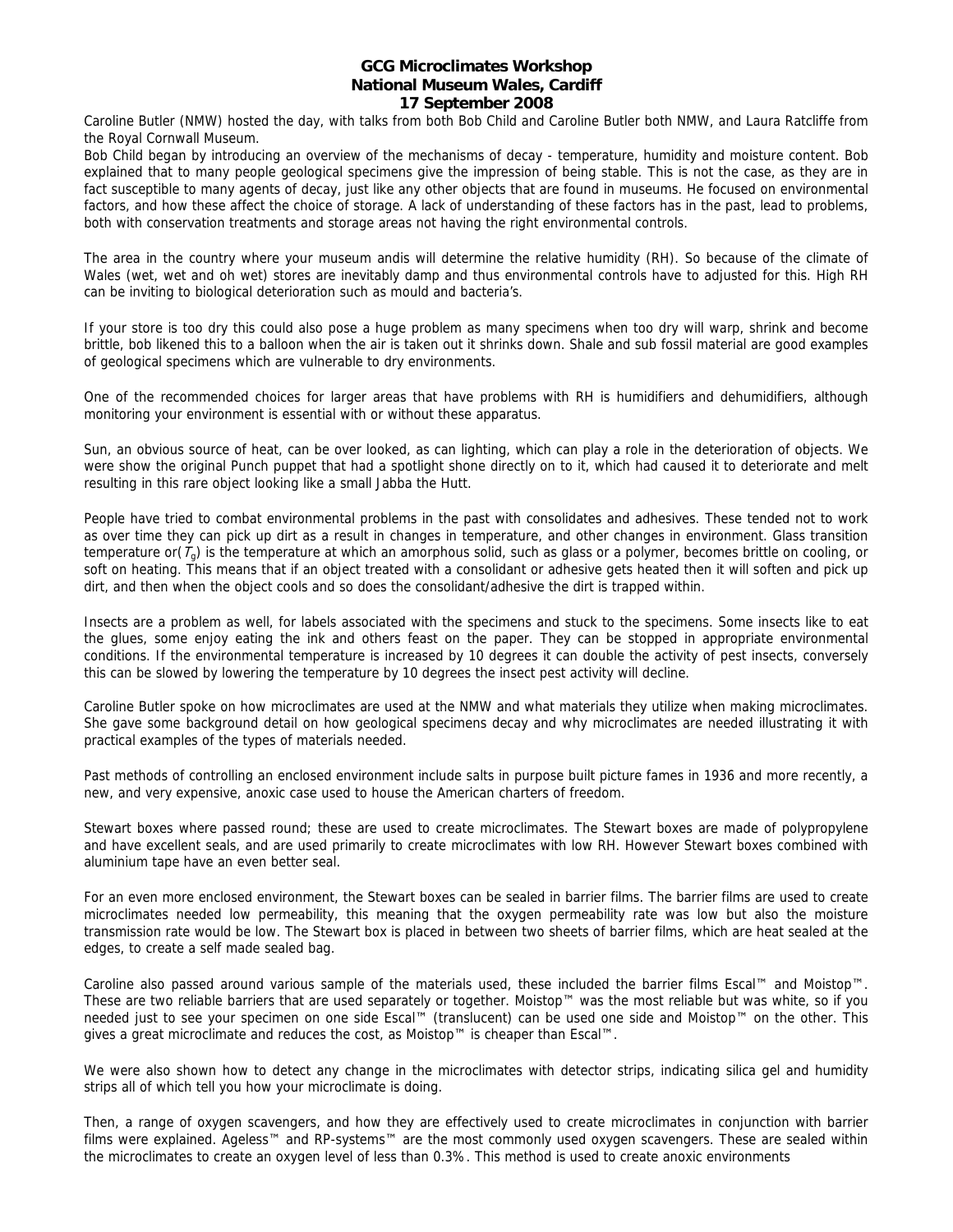Caroline also explained potential problems with microclimates, such as: Effective monitoring of your microclimate. Materials can sometimes be unreliable. Seals can be damaged Accessibility Footprint, microclimates can enlarge your collection size, as the packaging can sometimes be a lot larger than the original object. Cost

The following links are useful: UK supplier: www.conservation-by-design.co.uk Keepsafe systems: www.keepsafe.ca/ Mitsubishi Gas Company: www.mgc-a.com/ Anoxic microenvironments: a simple quide by John Burke www.keepsafe.ca/jburke.shtml

After the interesting morning talks about the theory of the conditions affecting collections and how to control the conditions with microclimates, we were given the opportunity for behind the scenes tours. Cindy Howells took us through the well kept palaeontology stores. Well organised, and easy to locate specimens quickly, the stores hold over 500,000 specimens.

Mike Lambert then showed us around the radioactive mineral stores. It is ventilated, with the fan extracting the 'radioactive air' up and away leaving through the roof. They are stored in wooden drawers and it is well documented, allowing staff and researchers to go directly to the specimens, reducing contamination time in the store.

We then saw the preparation labs and the huge X-Ray Diffraction machine. The XRD analysis is fast and linked to a computer, which can match the results of the 'phase' to records on a large database. The National Museum Wales has lots of contact with students from the University of Wales, Cardiff, regularly using the equipment for joint research projects.

After lunch we were shown how to heat seal Escal™ and Moistop™ barrier films. The heat sealers (around £500) were simple to use and because the barrier films are thick, it makes the heat sealing quite quick and easy. Heat sealing two sheets of the Escal™, created sealed bags, which could be any size you wanted.

It was safe to use, and little chance of burning yourself! Caroline Butler and Laura Ratciffe were very practical about the heat sealers, relating it to use in smaller museums. They suggested that if your museum doesn't have a heat sealer, a museum near by will probably have one, which they will not be using all the time, so it is worth sharing.

Laura Ratcliffe, Conservator at the Royal Cornwall Museum in Truro, talked about the RCMs project of repacking minerals in microclimates. This was an interesting case study from a smaller museum, which has had experience in using microclimates, on a small budget.

The mineral collection, with over 13,000 specimens, was assessed noting down the main problems which were found. The specimens which required more immediate attention were some pyrite specimens, copper specimens and the hazardous minerals; mercury and asbestos.

There were several considerations to think of before conserving any minerals; Should they be prioritised by specimen importance? Should they be prioritised by specimens most in danger of loss and damage by inaction? What is the most efficient way of getting the work done/? Do you treat all the specimens containing pyrite just in case, regardless of their stability or only the ones undergoing decay?

The decision was made to attack the specimens displaying the most signs of problems, and treat these first.

The next process was to use the most useful conservation option for them, in terms of cost and time. One option was chemical stabilisation of pyrite decay using ammonia treatment. This method turns the specimens orange and requires placing them in microclimates.The second method was creating an anoxic microclimate. This method is costly and the oxygen states in some mineral deposits can be changed. The third option was anhydrous microclimates (environments without water), which was easy to use and at a lower cost. However, this could potentially alter hydration states in specimens. Due to costs and time, this final method was chosen.

The three main materials used were; Stewart boxes (which have a good air seal), Escal™ (which creates a good barrier) and silica gel (which is cheap, widely used and known to work).

In some cases the packing method for the specimens was determined by the size and nature of the individual specimen. Some specimens required a brief dust and then placed into a microclimate. More problematic minerals required more extensive treatment, involving removal of the pyrite decay parts by scalpels and then placing into microclimates. Only a small number of specimens were disposed of which were unsalvageable. All the specimens were imaged before and after treatment.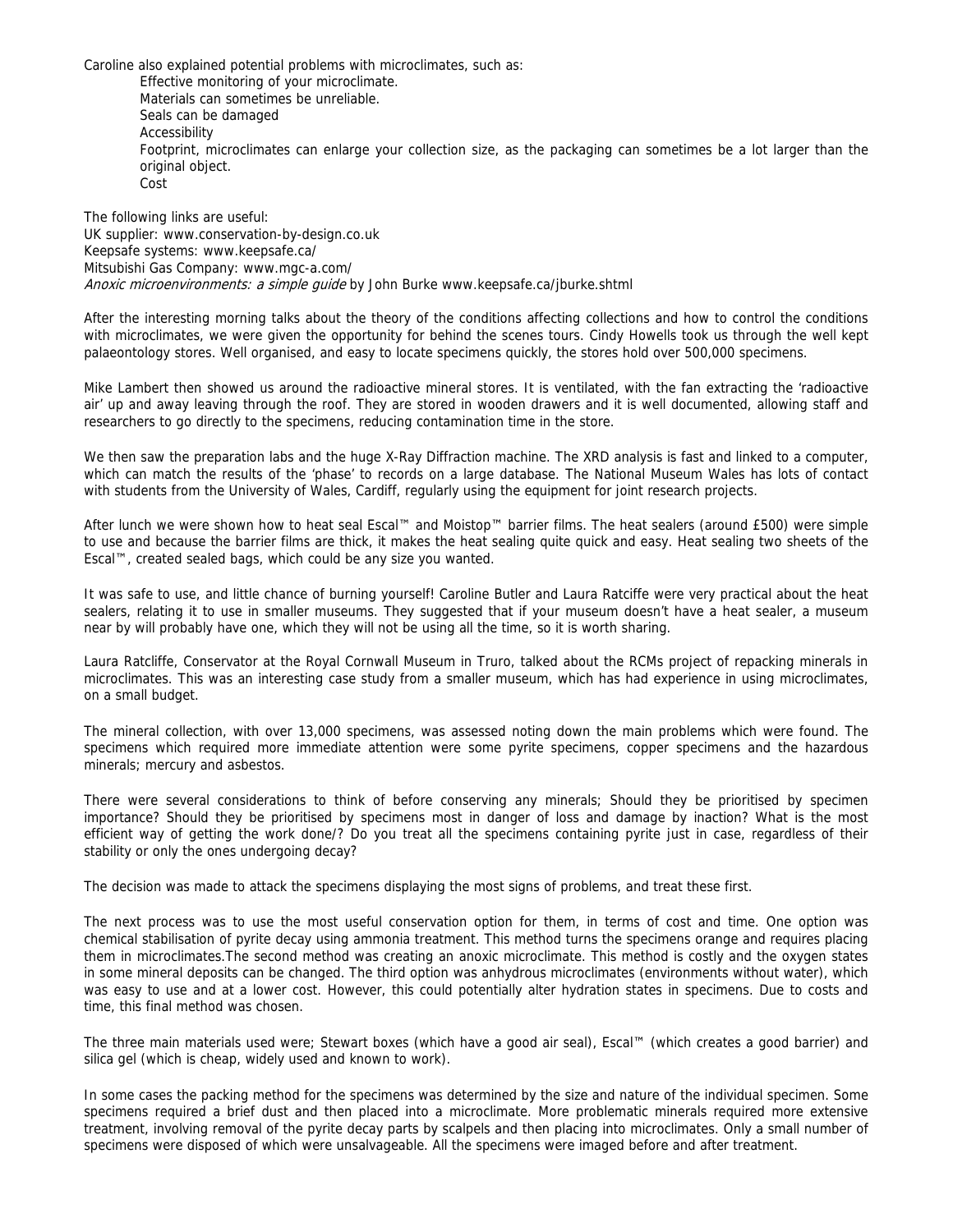Laura described two microclimates they used. Large specimens were sealed in Escal™ made bags with silica gel inside. Smaller pyrite specimens were stored in Stewart boxes, and these were then sealed in the purpose made Escal™ bags. Quite often, several specimens can be stored in one Stewart box, as they require the same conditions, and also saves a lot of space.

Treatment for copper was also carried out. Damaged or affected parts were not removed from the specimens, as they could potentially cause more damage to the fragile specimen. They were placed in low moisture environments; placed inside a Stewart box, with silica gel, and in some cases, an extra seal of foil tape was used around the lids.

Mercury and asbestos were also placed in microclimates. The mercury was stored in Stewart boxes, with the Escal™ sealed bags around the boxes. The asbestos was sealed in self made Escal™ bags, so the specimen could be viewed without opening the bags.

After a year of beginning the project, there has been no reoccurrence of pyrite decay in the treated specimens and the microclimates have remained stable. However some specimens not treated after the original assessment are now showing signs of pyrite decay, so work is beginning on treating these specimens.

The overall cost per specimen using Escal™, silica gel and Stewart boxes, was approximately £1 per specimen plus man time. This is a very cost efficient conservation method.

Looking back at the project, Laura finished with some helpful problems and points when carrying out conservation of mineral collections.

Find out what you need to do before you start and the extent of the work you have to do.

Don't get carried away with audits, as you will run out of time if you are on a fixed term project.

The work is repetitive, but you can save time by preparing silica gel in bulk.

There will be a lot of work to do, so keep it as simple as possible.

You will most likely come across things that will surprise you, so be flexible.

Be prepared to dispose of some specimens if they are too far-gone.

We found the training day very interesting and well organised. The background information outlined at the beginning was pitched perfectly and easy to understand and relate to our own collections. Seeing how Laura has tackled the minerals at the Royal Cornwall Museum was very inspiring, and has prompted us to assess our mineral collections and use microclimates to prevent our specimens from literally turning to dust.

Jan Freedman, Plymouth City Museum and Art Gallery Sarah Lawrence, Cynon Valley Museum

# **Forthcoming GCG seminars and workshops**

**Check our website www.geocurator.org for updates to our seminar programme** 

**1-2 December 2008 Woodend Creative Work Space, Scarborough GCG Seminar, 35th AGM & Study Visit: A new look at old collections Monday December 2008**

## 10.00 Registration & coffee

- 10.30 Welcome & introduction Shirley Collier, Chief Executive, Scarborough Museums Trust
- 10.40 Unravelling the past (dealing with a complex problem in collections management): David Craven, Bolton Museum
- 11.10 A new passion for the past (understanding an historic collection): Jess Shepherd, Plymouth Museum
- 11.40 teenagers (using geology collections for target audiences): David Gelsthorpe, Manchester Museum
- 12.10 up Leeds' Dinosaurs (re-discovering the value of collections): Leslie Noè, Thinktank, Birmingham

12.40 Lunch

- 14.00 Old shells (new perspectives in a smaller museum) Jon Radley, Warwickshire Museum
- 14.30 Digging in the museum stores (unravelling Irish ice age faunas): Nigel T. Monaghan, National Museum of Ireland, Dublin

15.00 the round (re-developing historic displays at the Rotunda): Will Watts, Scarborough Museums Trust

- 15.30 and biscuits
- 16.00 GCG 35th Annual General Meeting

18.00 reception at Rotunda Museum, Scarborough (with opportunity to view the re-displayed galleries)

19.30(for meal if attending)

## **Tuesday December 2008 Rotunda Museum, Scarborough**

10.00/coffee & visit Rotunda Museum.

Chance to buy packed lunch for field trip

- 11.30 up for field trip to Speeton Clay
- 15.30 Return to Rotunda Museum (pick up bags, change clothes etc.)

16.00Meeting ends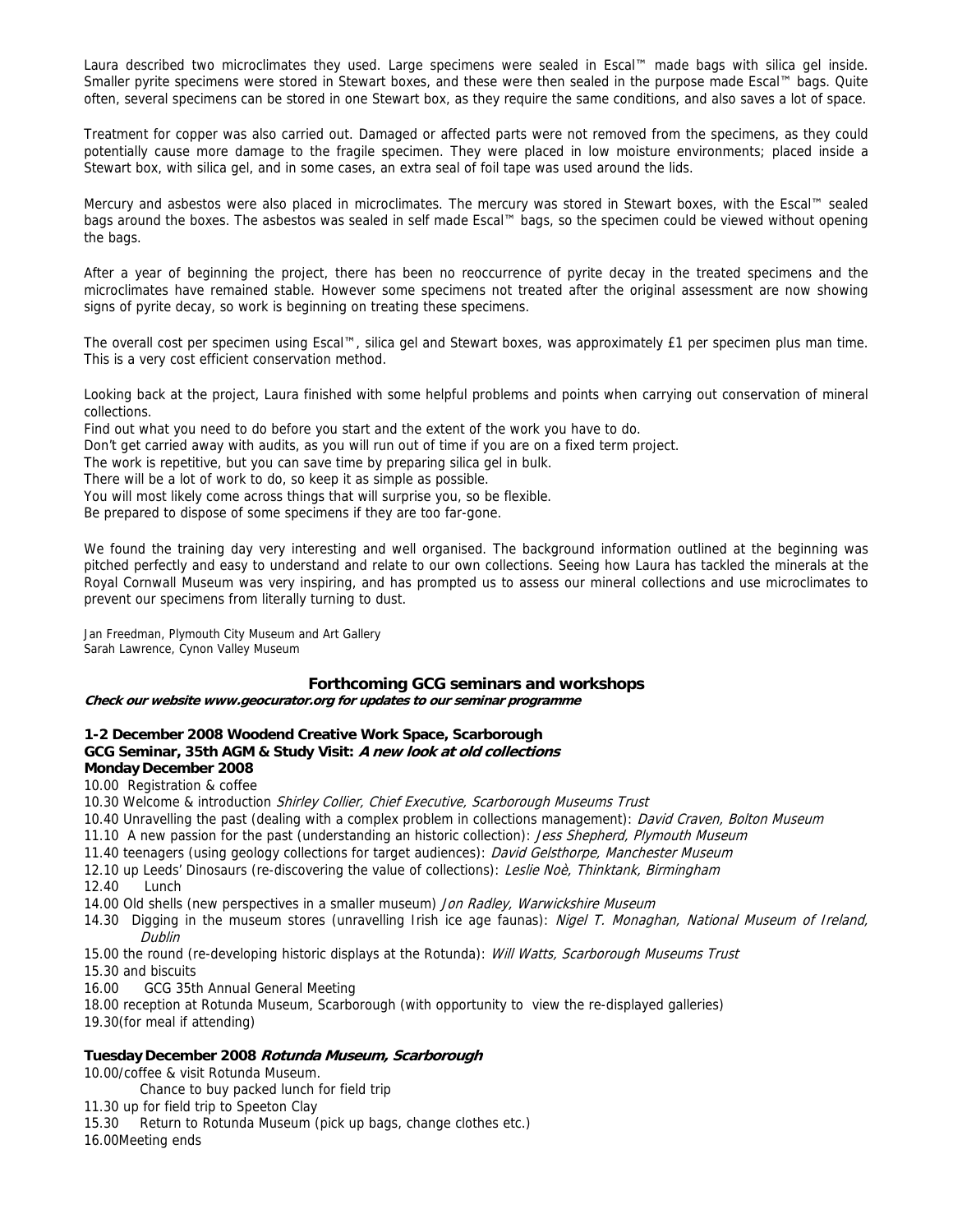Please note: Clay in December will be messy (like wading in treacle!)would heartily recommend a full change of clothes and waterproofs. Boots essential. No hard hats needed. Hammers welcome (but to be used with discretion!)

**Meeting fee: £15.00** per person **Field trip cost: £10.00** per person (lunches not included).

If you wish to attend, please complete the booking form on page 15 and return it to Will Watts, **c/o Scarborough Museums Trust, Woodend Creative Workspace, The Crescent, Scarborough, NORTH YORKSHIRE, YO11 2PWemail: will.watts@smtrust.uk.com by 7 November**.

### **12-13 May2009 British Geological Survey, Keyworth, Nottingham**

### **GCG Workshop: Casting geological specimens**

A two-day workshop, with one day collections-based, and the other on in the field techniques.

Contact:Steve McLean, The Hancock Museum, Barras Bridge, Newcastle upon Tyne NE2 4PT tel 0191 222 6765 fax 0191 222 6753 email s.g.mclean@ncl.ac.uk

#### **22 September 2009 Bristol University, Queen's Road, Bristol**

**GCG Seminar in conjunction with the Society for Vertebrate Palaeontology (SVP)** 

Contact:Steve McLean, The Hancock Museum, Barras Bridge, Newcastle upon Tyne NE2 4PT tel 0191 222 6765 fax 0191 222 6753 email s.g.mclean@ncl.ac.uk

#### **October 2009 Venue to be confirmed**

## **GCG study trip**

Contact:Steve McLean, The Hancock Museum, Barras Bridge, Newcastle upon Tyne NE2 4PT tel 0191 222 6765 fax 0191 222 6753 email s.g.mclean@ncl.ac.uk

## **December 2009 Leeds City Museum & Art Gallery**

**GCG AGM and seminar: Storage, sorting & documentation: good practice & practical solutions.**  Contact:Steve McLean, The Hancock Museum, Barras Bridge, Newcastle upon Tyne NE2 4PT tel 0191 222 6765 fax 0191 222

6753 email s.g.mclean@ncl.ac.uk

# **Other meetings**

### **15 November 2008 National Museum of Wales, Cardiff Geologists' Association South Wales Group: Geofest**

A day of geological activities, talks and tours to mark the GA's 150th anniversary. 10.00-17.00

Contact: Steve Howe, National Museum of Wales, Cardiff CF10 3NP tel 029 20 573 363

## **7 December 2008 Natural History Museum, Cromwell Road, London**

**Gem-A, Russell Society and Mineralogical Society: Nature's treasures: minerals and gems.** 

A range of talks followed by an exhibition by mineral dealers. 10.00-16.00

Cost: £12.00 including lunch.

For further information and to register: www.minersoc.org/pages/meetings/nature/nature.html or contact: Kevin Murphy at Kevin@minersoc.org tel 020 8891 6600

#### **8 April 2009 Geological Society, Burlington House, Piccadilly, London**

#### **History of Geology Group: Open meeting**

Contact: Anthony Brook at anthony.brook27@btinternet.com

#### **12-15 June 2009 Penventon Park Hotel, Redruth, Cornwall**

#### **8th International Mining History Congress**

For further information: www.huss.ex.ac.uk/history/imhc/index.php or contact: Dr Peter Claughton at p.f.claughton@ex.ac.uk

### **11-12 July 2009 Sedgwick Museum, Cambridge**

#### **Darwin in the field: collecting, observation and experiment**

This multi-disciplinary conference will focus on Charles Darwin's (1809–1882) practical work in the field and examine the geological, zoological and anthropological data, observations and experiments upon which he built his subsequent theorizing. It will take place at the Sedgwick Museum of Earth Sciences in Cambridge as part of the programme of events to mark Darwin's 200<sup>th</sup> birthday and the 150<sup>th</sup> anniversary of the publication of *On the Origin of Species*. Associated events include a major new HLF-funded exhibition and original research on Darwin's work as a geologist based on the rocks and minerals that he collected on the Voyage of the Beagle (1831–1836) now held in the collections of the Sedgwick.

Although the *Beagle* Expedition was Darwin's major and perhaps most widely known period of fieldwork activity, we hope this conference will explore and illuminate how and where he acquired practical skills prior to the Voyage (such as his fieldtrip to Wales with Sedgwick and his scientific education in general). The smaller projects that he subsequently undertook in later years including plant and animal breeding, barnacles and earthworms could also be examined.

We are also interested in exploring how Darwin collected and documented objects and what selection criteria he used prior to their inclusion in his theories and publications. Darwin's collections are still very much alive and subsequent scientists have utilised them for different means. Finally, we are interested in exploring how they relate to present day science.